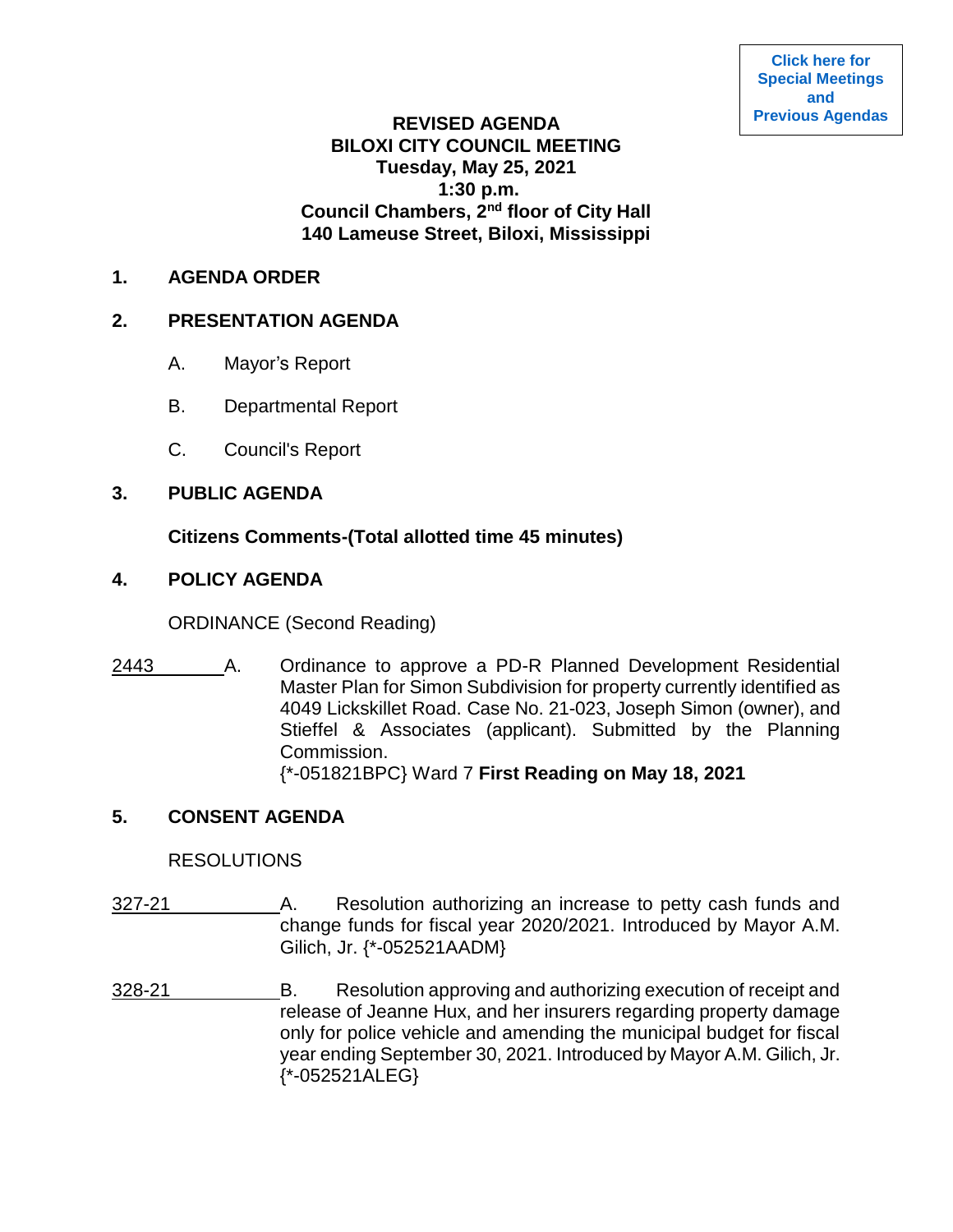- 329-21 C. Resolution authorizing submission of a grant application to Patrick Leahy Bulletproof Vest Partnership with a fifty percent match from the Police department. Introduced by Mayor A.M. Gilich, Jr. {\*-052521APD}
- 330-21 D. Resolution to approve and authorize the purchase of one Case 580N EP Loader Backhoe State Contract No. 8200036327 from Lee Tractor for use by the Water/Sewer Division in the amount of \$92,387.00. Funding: Public Works Budget. Introduced by Mayor A.M. Gilich, Jr. {\*-052521APUR}
- 331-21 E. Resolution to approve and authorize the purchase of one Kubota KX040-4R1A Excavator State Contract No. 8200036654 from Lee Tractor for use by the Water/Sewer Division in the amount of \$46,297.77. Funding: Public Works Budget. Introduced by Mayor A.M. Gilich, Jr. {\*-052521BPUR}
- **REMOVED** F. Resolution declaring real property to be surplus and authorizing the sale thereof pursuant to Miss. Code Ann. §21-17-1(2)(a) and §57-7-1 (1972), as amended, and for related purposes. Introduced by Mayor A.M. Gilich, Jr. {\*-052521ACON}
- 332-21 G. Resolution authorizing and approving entry into Agreement to Provide Supplemental Girls' Softball Opportunities with the Biloxi Girls' Softball League. Introduced by Mayor A.M. Gilich, Jr. {\*-052521CCON}
- 333-21 H. Resolution recognizing Deed of Conveyance from the Biloxi Port Commission conveying all piers and real property belonging to the Biloxi Port Commission to the City of Biloxi. Introduced by Mayor A.M. Gilich, Jr. {\*-052521DCON}
- 334-21 **I.** Resolution authorizing entry into First Amendment to Agreement for HVAC maintenance and repair services by and between the City of Biloxi and Star Services, Inc. Introduced by Mayor A.M. Gilich, Jr. {\*-052521FCON}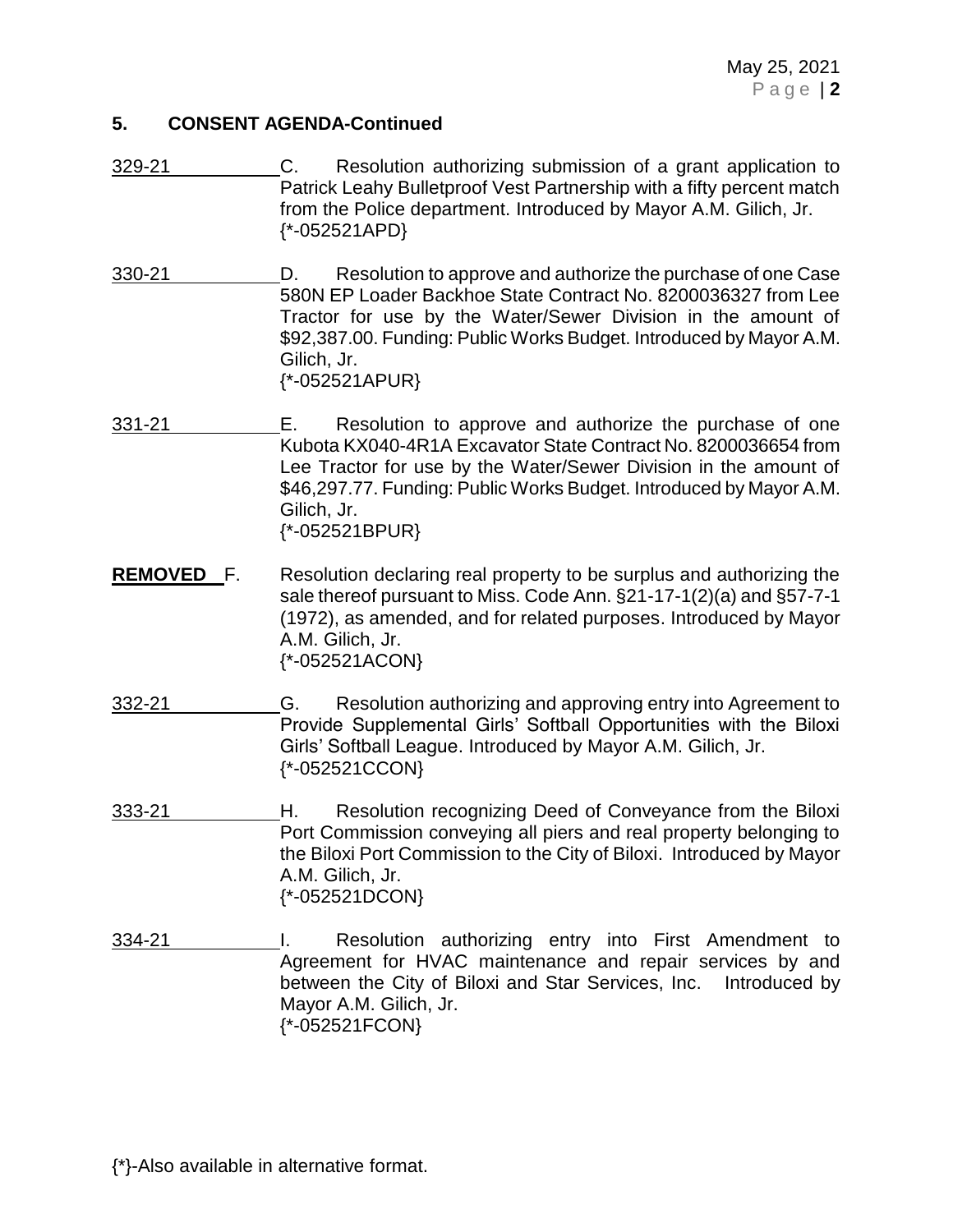- 335-21 J. Resolution authorizing entry into First Amendment to Excursion Boat Slip Agreement by and between the City of Biloxi and Parasail Adventures, LLC. Introduced by Mayor A.M. Gilich, Jr. {\*-052521GCON}
- 336-21 K. Resolution authorizing entry into Third Addendum to Agreement of Sublease with the Ohr O'Keefe Museum of Art, Inc., accepting delivery of the completed interior of Pod 3. Introduced by Mayor A.M. Gilich, Jr. {\*-052521HCON}
- 337-21 L. Resolution authorizing entry into Standard Form of Agreement between owner and architect with Dale Partners Architects, PA for architectural services in connection with Zeta Project No. ZB001: Lighthouse Visitors Center Repair and Capital Project No. 1045: Biloxi Visitor Center Renovations. Introduced by Mayor A.M. Gilich, Jr. {\*-052521ICON}
- 338-21 M. Resolution authorizing purchase of Emergency Reporting software and professional services from Backdraft OpCo, LLC for use by the City of Biloxi Fire Department. Introduced by Mayor A.M. Gilich, Jr. {\*-052521JCON}
- 339-21 N. Resolution authorizing execution of an Excursion Boat Berth Rental Agreement between City of Biloxi and Samuel Hasley d/b/a All Coast Water Taxi for pier space at Point Cadet Marina. Introduced by Mayor A.M. Gilich, Jr. {\*-052521KCON}
- 340-21 O. Resolution authorizing entry into First Amendment to Second Amended and Restated Agreement for Property Maintenance by and between the City of Biloxi and Gulf Breeze Landscaping, LLC. Introduced by Mayor A.M. Gilich, Jr. {\*-052521LCON}
- 341-21 P. Resolution authorizing entry into Cost Per Copy Agreement with RJ Young Company, Inc. for the lease, maintenance and copy costs associated with a new copier to be utilized by the Police Department. Introduced by Mayor A.M. Gilich, Jr. {\*-052521MCON}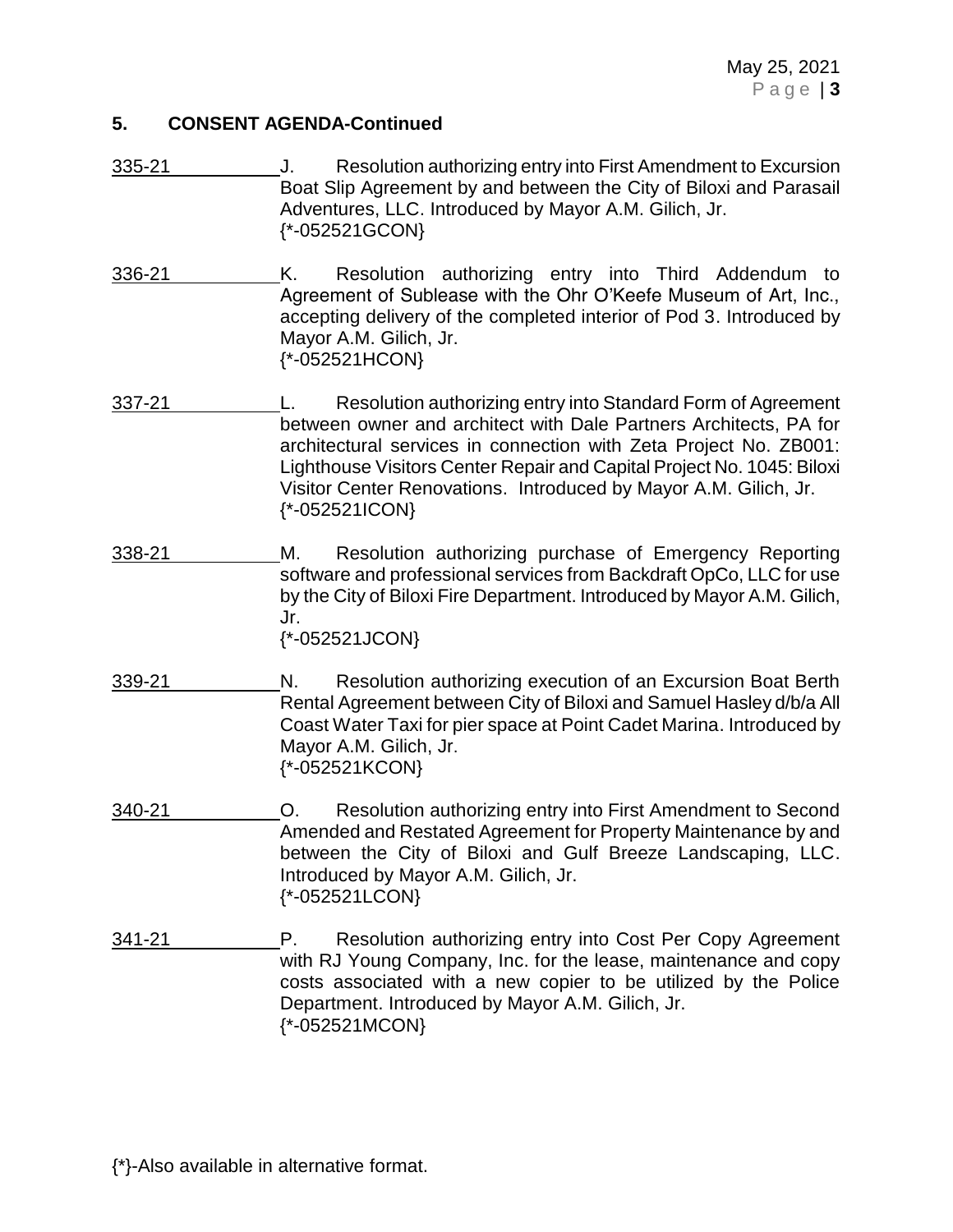- 342-21 Q. Resolution authorizing repayment of funds received from the Mississippi Department of Marine Resources as Tidelands grant reimbursement in connection with Capital Project No. 1024: Point Cadet Marina Improvements (West). Introduced by Mayor A.M. Gilich, Jr. {\*-052521NCON}
- 343-21 R. Resolution authorizing entry into Sublease Agreement and Consent with the Biloxi Public School District and Boys & Girls Club of the Gulf Coast, Inc. for the sublease of property known as the Old Head Start site located north and adjacent to the Nichols School campus. Introduced by Mayor A.M. Gilich, Jr. {\*-052521OCON}
- 344-21 S. Resolution to approve and authorize the lowest and best quote received for One 2021 Ford F-150 Vehicle from Butch Oustalet Ford in the total amount of \$29,865.00. Funding: Police Budget. Introduced by Mayor A.M. Gilich, Jr. {\*-052521CPUR}
- 345-21 T. Resolution to approve and authorize the lowest and best quote received for One 2021 Ford F-150 Vehicle from Butch Oustalet Ford in the total amount of \$37,812.00. Funding: Police Budget. Introduced by Mayor A.M. Gilich, Jr. {\*-052521DPUR}
- 346-21 U. Resolution to approve and authorize the lowest and best quote received for One 2020 Ford Police Interceptor Vehicle from Courtesy Motors in the total amount of \$37,657.00. Funding: Police Budget. Introduced by Mayor A.M. Gilich, Jr. {\*-052521EPUR}
- 347-21 V. Resolution to approve and authorize the lowest and best quote received for One 2020 Ford Police Interceptor Vehicle from Courtesy Motors in the total amount of \$37,657.00. Funding: Police Budget. Introduced by Mayor A.M. Gilich, Jr. {\*-052521FPUR}
- 348-21 W. Resolution to approve and authorize the lowest and best quote received for One 2020 Ford Police Interceptor Vehicle from Courtesy Motors in the total amount of \$37,657.00. Funding: Police Budget. Introduced by Mayor A.M. Gilich, Jr. {\*-052521GPUR}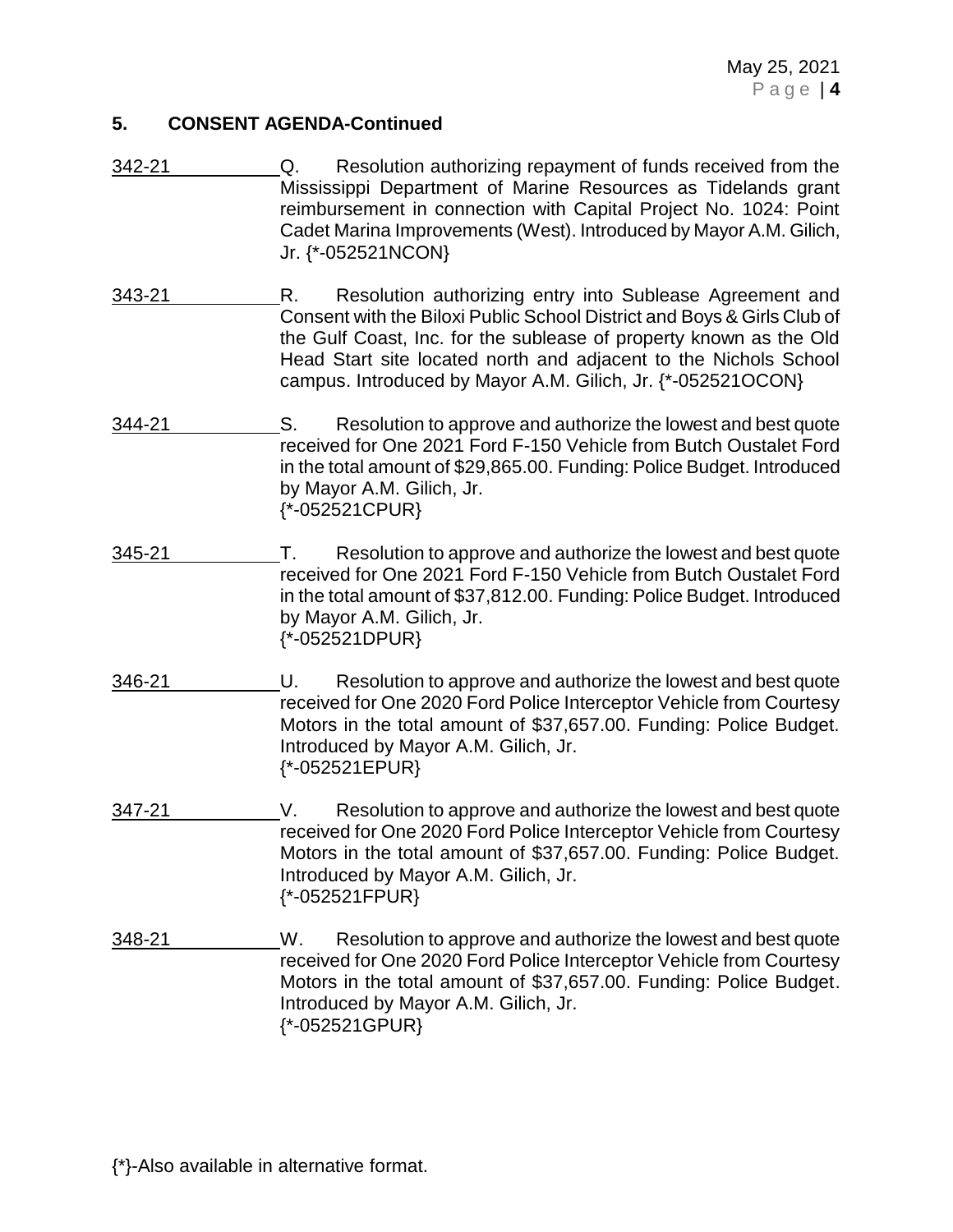- 349-21 X. Resolution to approve and authorize the lowest and best quote received for One 2021 Ford F-150 Vehicle from Mac Haik Ford in the total amount of \$37,300.00. Funding: Police Budget. Introduced by Mayor A.M. Gilich, Jr. {\*-052521HPUR}
- 350-21 Y. Resolution to amend the parks and recreation budget for the fiscal year ending September 30, 2021, to reallocate funds from Fund Balance accounts to Salaries to conduct summer camp. Introduced by Mayor A.M. Gilich, Jr. {\*-052521BPR}
- 351-21 Z. Resolution to amend the parks and recreation budget for the fiscal year ending September 30, 2021, to reallocate funds from Fund Balance accounts to Contractual Service to conduct summer camp field trips. Introduced by Mayor A.M. Gilich, Jr. {\*-052521CPR}
- 352-21 AA. Resolution authorizing entry into Bus Stop Occupancy **ADD** Agreement with FlixBus for use of the City's right-of-way near the intersection of Martin Luther King Jr. Boulevard and Reynoir Street for the purposes of boarding and alighting passengers. Introduced by Mayor A.M. Gilich, Jr. {\*-052521ECON}

### **6. CODE ENFORCEMENT HEARINGS**

Still in violation A. S.C. Brosh, 1410H-01-010.000/338 Oak Street **30-day extension on March 16, 2021 and 30-day extension on April 20, 2021**

Still in violation B. Steven Carl Brosh, Jr., 1410H-01-011.000/334 Oak Street **30-day extension on March 16, 2021 and 30-day extension on April 20, 2021**

#### 353-21 **7. ROUTINE AGENDA** {\*-052521RTN}

Section 1: To adjudicate the following parcels a menace to the public health and safety of the community:

A. CITY PARCEL NO.: 1309C-01-005.092 OWNED BY: Heather B. Fryou DATE OF HEARING: May 18, 2021